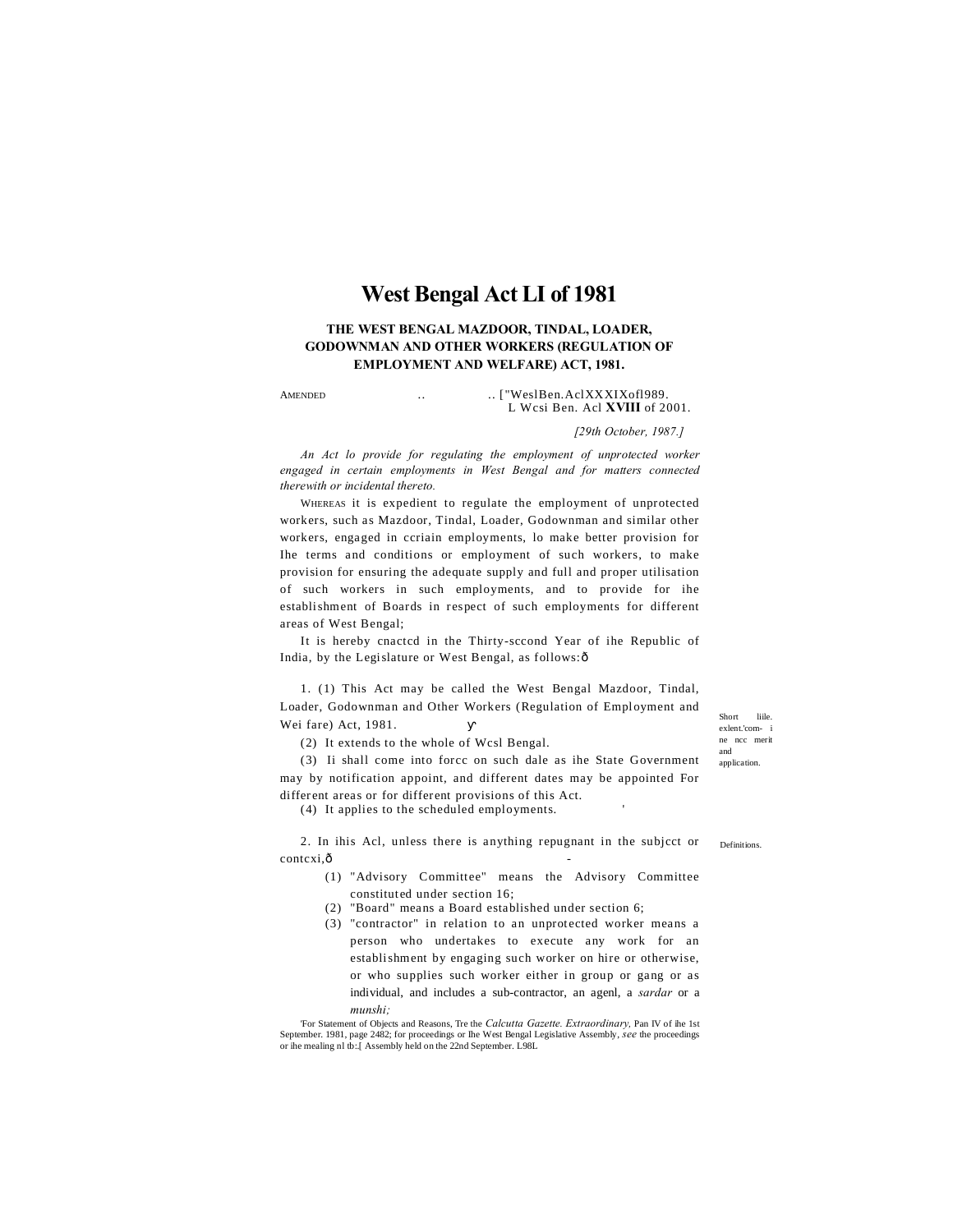<»?>:- \*~ > vxvyv-:-

**[West Ben. Act**

### *(Section 2.)*

- (4) employer means, ô
	- (a) in relation lo an unproleeied worker engaged by or through any contractor. ihe principal employer, and
	- (h) in relation to any oilier unprotected worker, the person who has ultimate control over the affairs of the establishment, .
		- and includes any other person, by whatever name called, lo whom the affairs of such establishment are entrusted;
- (5) "establishment" means any place or premises, including the precincts thereof, in which or in any part of which any scheduled employment is ordinarily carried on;
- (6) "family" in relation to an employer means the spouse, son, daughter, father, mother, brother or sister of such employer who lives with him and is wholly dependent on him;
- (7) "Inspector" means an Inspector appointed under section 17;
- (8) "notification" means a notification published in the *Official Gazette;*
- (9) "principal employer" means an employer who engages unprotected workers hy or through a contractor in any scheduled employment;
- (10) "prescribed" means prescribed by rules made under this Act;
- (11) "scheduled employment" means any employment specified in the Schedule or any process" or branch of work forming

part of such employment;

- (12) "scheme" means a scheme made under this Act;
- (13) "unprotected worker" means a worker engaged in any scheduled employ muni;
- '(14) "Wages" means all remuneration expressed in terms of money or capable of being so expressed which would, if the terms of employment, express or implied, were fulfilled, be payable to an unproiectcd worker in rcspect of work done in any scheduled employment, but does not includeô
	- (i) the value ol" any house-accommodation, or of the supply of light, water, medical attendance or other amenity or of any service excluded from Ihe computation of wages by a general or spccial order of the Slate Government; :

(ii) any contribution paid by the employer to any pension fund or provident fund or under any scheme of social '

insurance, and the interest which may have accrued

' thereon;

'Clause (14) was subsliluled for original Clause by s. 2(a) of the West Bengal M izdoor, Tindal, Loader. Godownman and Oilier Workers (Reg u I in ion of Employment and Welfare) (Amnndmenl) Act, 1989 (Wl« Ben. Acl XXXIX of I9K9).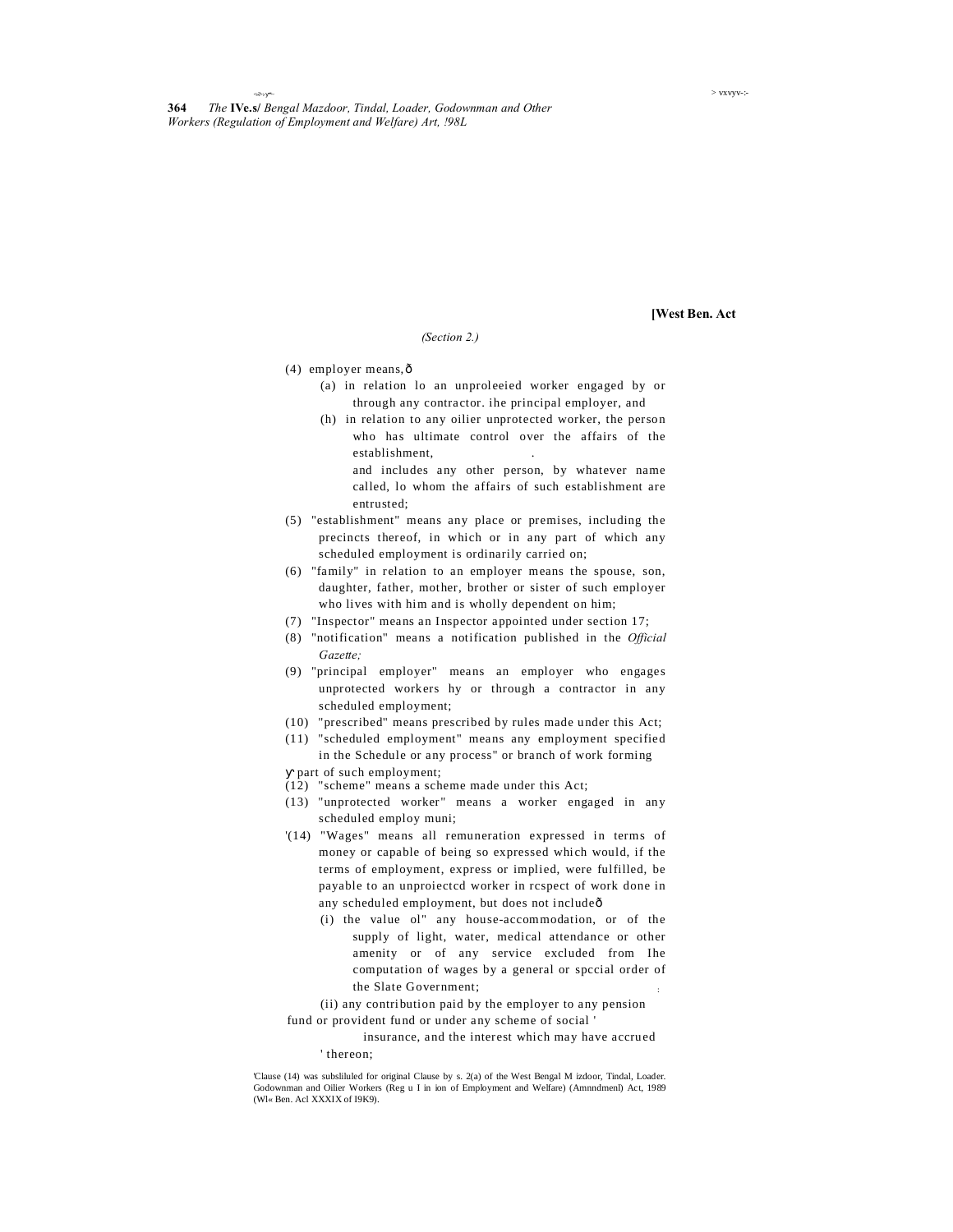### $v-c$ "" $\cdots$

# *The West Bengal Mazdoor, Tiiiilul, Loader, Godownman and Other (Section 3.)*

*Workers (Regulation of Employment and Welfare) Act, !98L* **365**

- (iii) any [ravelling allowance or ihe value oF any travelling concession;
	- (iv) any sum paid lo the worker lo defray spuria! expenses entailed on him by the nature of his employment;
	- (v) any gratuity payable on the discharge of the worker; or
	- (vi) any bonus;
- (15) ""worker" means a person engaged directly or through any agency, whether for wages or noi, to do any skilled or unskilled manual, supervisory or clcrical work in any scheduled employment, and includes any person not employed hy any employer or contractor, but working with the permission

LI of 1981.]

- of, or under an agreement with, such employer or coniracior, bui does not include any member of the family of an employer '[or iuiy person who, hcing employed in a supervisory capacity, draws wages exceeding one thousand six hundred rupees per mensem];
- (16) "year" means a period of twelve months beginning on the lsi day or April.

3. (1) For the purpose or ensuring an adequate supply and lull and proper uiilisa[ion of unpro[ecied workers in scheduled employments, and generally Tor making better provision Tor the terms and conditions of employment of such workers, the Slate Government may by means of a scheme provide for the registration of employers and unprotected workers in any scheduled employment and the terms and conditions of work of registered unprotected workers, and make provision for ihe general welfare in such employments.

(2) In particular, a scheme may provide for all or any of the following mutters, that is lo say,-ô

- (a) for the application of the scheme to such classes of registered unprotected workers and employers as may be specified therein;
- (b) Tor defining the obligations of registered unprotected workers and employers, subject to the fulfilment of which the scheme may apply-to them;
- Scheme for (c) for regulating the rccruitmcnt and entry into the scheme of unprotected workers, and the registration of unprotected workers and employers, including the maintenance of registers, removal, cither lemporarily or permanently, of

'Words within the square brackets wci L- inserted by s. 2(b) of the West Bengal Ma/.tluor, Tindal. Godownman and Other Wnrkers i Regulation of Employment and Welfare) (Amendment) Acl, 1989 (Wcsl Ben. XXXIX nf 19R9).

ensuring regular employment of unprotected workers.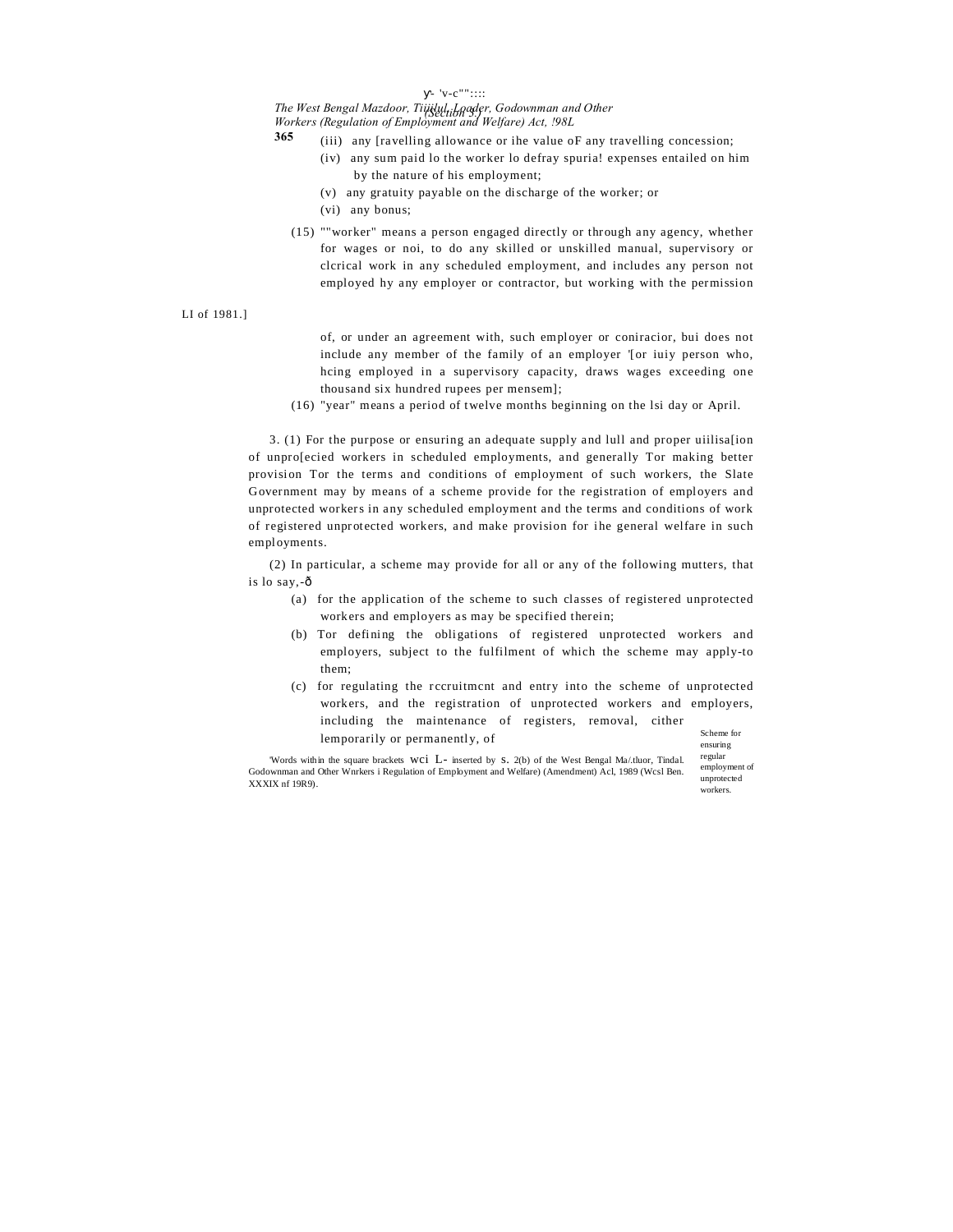[West Ben. Acl

#### *(Section 3.)*

names from the registers, and [he imposition of fees Tor registration;

- (cT> for regulating ihe employment of registered unprotected workers, and the terms and conditions ofsoch employment,
- . including the rates of wages, hours of work, maternity benefit, overtime payment, leave with wages, gratuity, payment of bonus after taking into consideration the provisions of the Payment of Bonus Act, 1965 and conditions as **lo** weekly **21** of **1965.** and other holidays and pay in respect thereof;
- (e) Tor providing ihe lime within which the registered employers shall remit **Lo** the Board the amount of wages payable to the registered workers for the work done by such workers; for requiring such employers as, in the opinion of the Board, make default in remitting the amount of such wages within the lime as aforesaid to deposit with the Board an amount equal to the monthly average of such wages; for requiring the employers to make good the amount of such deposit if at any lime such deposit falls short or such average; and for requiring such employers as persislenily make default in making such remittances within the lime as aforesaid to pay also, by way of penalty a surcharge of such amount, not exceeding ten *per cent,* of the amount to be rem tiled, as the Board may determine;
- (f) for securing thai in respect of the period during which employment or full employment is not available lo registered unprotected workers available for work, such workers reccive, subject to the conditions of the scheme, a minimum wages;
- (g) for prohibiting, restricting or otherwise controlling the employment of such unprotected workers by such employers as to whom the scheme does not apply;
- (h) for the welfare of registered unprotected workers covered by the scheme, in so far as satisfactory provision therefor does not exist, apart Trom the scheme;
- (i) for the health and safety measures in places where Ihe registered unprotected workers are engaged, in so far as satisfactory provision lherefor is required but does not exist, apart from the scheme;
- (j) for the constitution ol any fund including provident fund for the benefit or registered unprotected workers, the vesting of such fund, the payment and contribution to such fund. including, in so far as the provident fund is concerned, the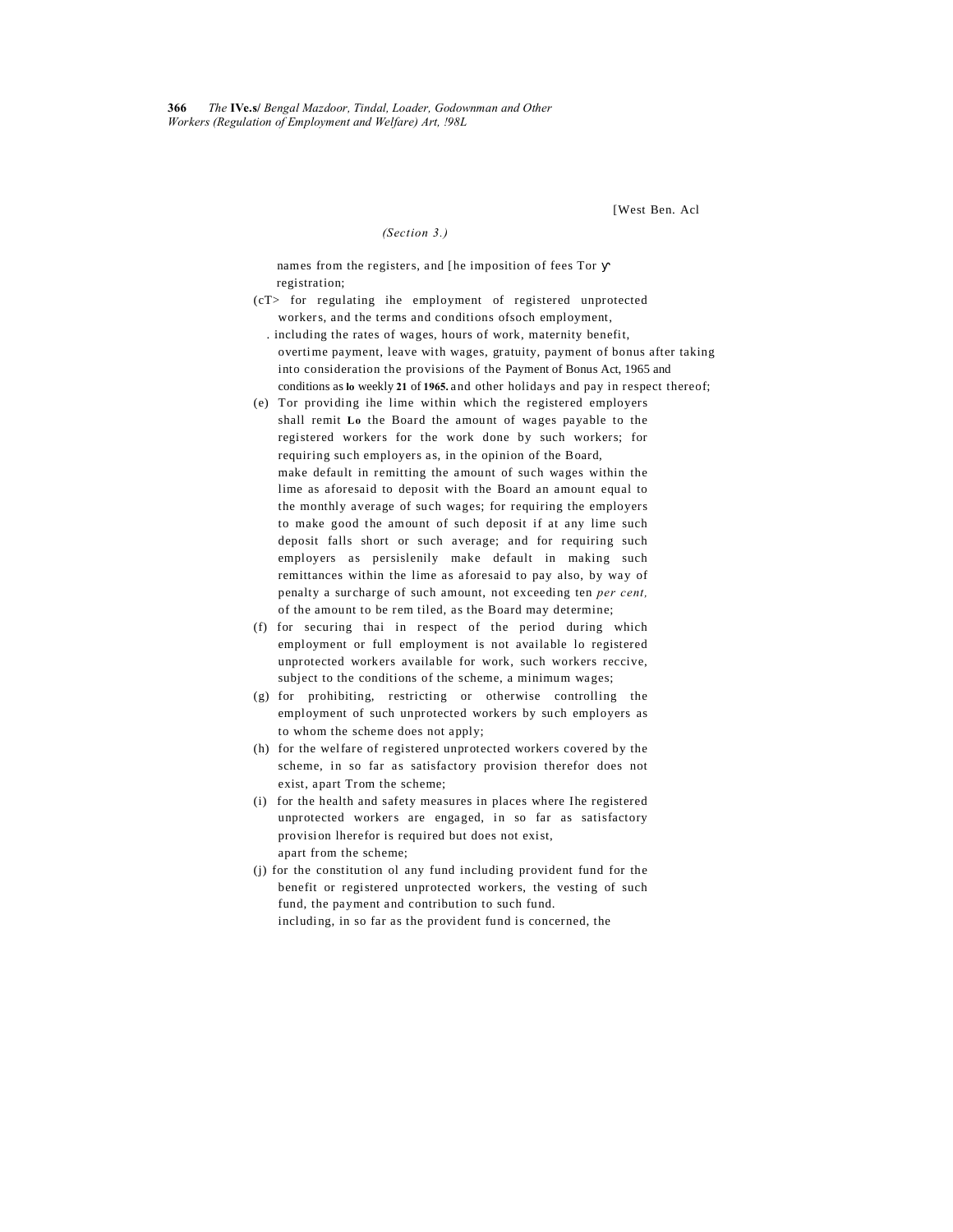*The West Bengal Mazdoor, Tiiiilul, Loader, Godownman and Other Workers (Regulation of Employment and Welfare) Act, !98L* **367**

### **LI of 1981.]**

#### *(Section 4.)*

rale of contribution lo such fund after taking into consideration the provision of the, Employees' Provident if of  $\vert$ <J52. Funds and Miscellaneous Provisions Acl. 1952 and the'

schemc framed thereunder with suitable modifications; where . necessary, lo suit the conditions of work of such registered unprotected workers, and all matters relating thereto;

- (k) for the manner in which, the day from which (either prospective or retrospective), and the person or persons by whom, the cost of operating the scheme shall be defrayed;
- (1) for constituting the authorities which shall be responsible for the administration of the scheme, and the fund referred to in clause (j);
- (m) for specifying the powers and duties which the authorities referred to in clause (1) shall exercise and perform; for providing appeals and revision applications against the decisions or orders of such authorities; and for deciding such appeals and.revision applications and for matters incidental thcreio;
- (n) for such incidental or supplementary mailers as may be necessary or expedient for giving effcct to the purposes of Ihe schcme.

(3) A schcme may further provide that a contravention of any provision thereof shall be punishable with imprisonment for such term as may be specified (but in no case exceeding six months in respect of a first contravention or one year in respect of any subsequent contravention), or with fine which may extend to such amount as may be specified (but in no case exceeding one thousand rupees in respect of a first contravention or three thousand rupees in respcct of any subsequent contravention), or with both imprisonment and fine as aforesaid and, if Ihe contravention is continued alter conviction, with a further fine which may extend lo two hundred rupees for each day on which ihe contravention is so continued.

**4.** The State Government may. after consultation with ihcAdvisory Making, Committee, by notification and subject io the condition of previous  $\Delta j^{a,\sigma n}$  publication, make one or more schemes for any scheduled employment revocation or group of scheduled employments in one or more areas specified in of scheme, the notification, and may, in like manner, add lo. amend, vary or rescind any such schemc or schcmcs:

Provided that no such notification shall come into force unless a period of one month has expired from the date of publication of the notification: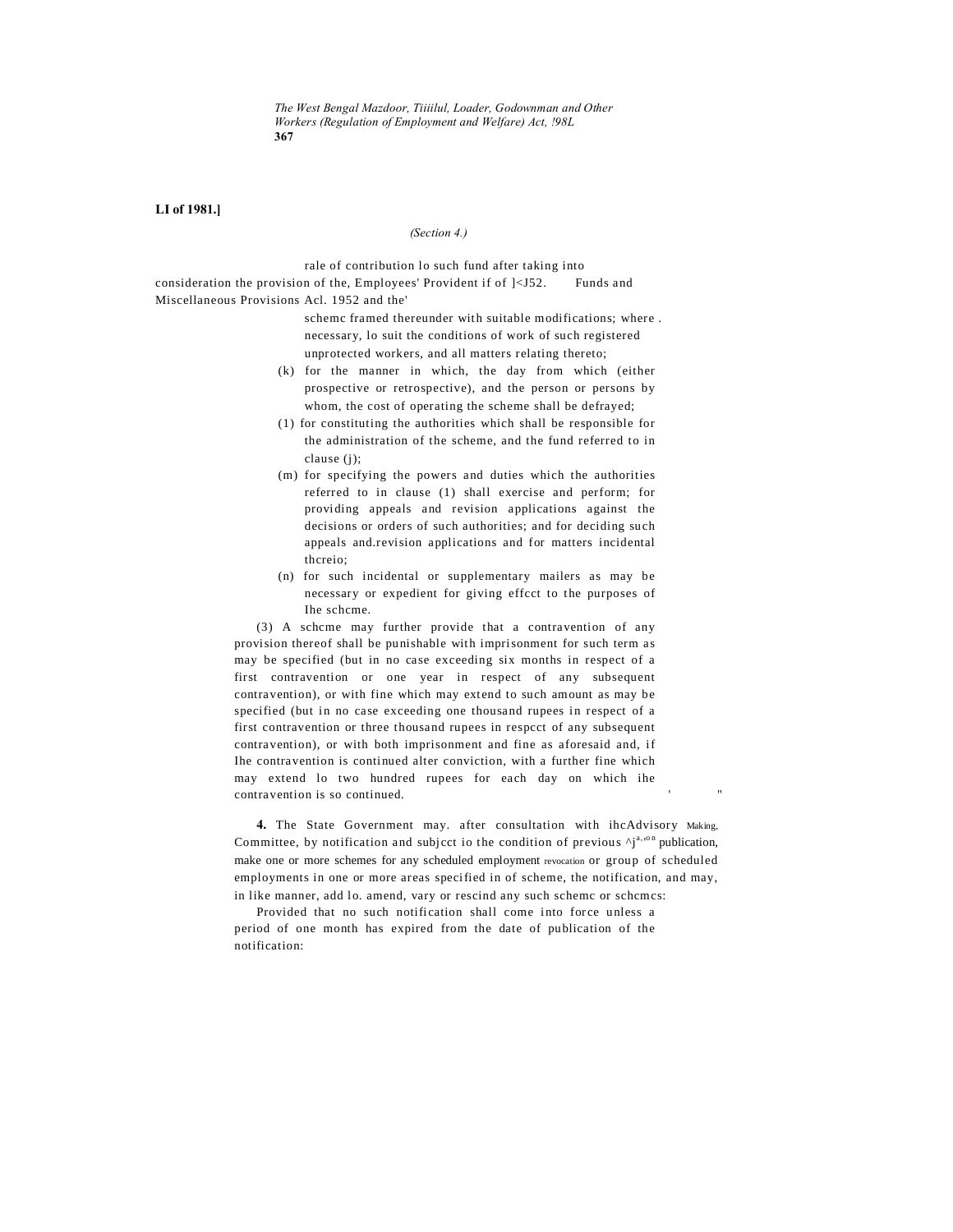#### *(Sections 5, 6.)*

### **368** *The* **IMzay** *Bengal Mazdoor, Tindal, Loader. Godownman and Other* Provided further lhat ihe Stale Government may,— Workers (Regulation of <del>Finploymsmeard Welfsra) Ast 1</del>886, or

**[West Ben. Act**

Disputes regarding application of sclicmi:.

-

(b) if a demand or request is made by n majority of employers or workers in any oilier scheduled employment lhaL all or any of the provisions of any such scheme or schemes should be applied to such other scheduled employment,

after consulting the employers and workers in such other scheduled employment, by notification, apply all or any of the provisons of such scheme or schemes to such other scheduled employment with such modifications, if any, as may be specified in ihe notification.

5. If any question arises whether any scheme applied to any class of unprotected workers or employers, ihe mailer shall be referred to the State Government and the Stale Government shall, after consultation with ihe Advisory Committee, decide (he question. The decision of ihe State Government shall be final.

Constitution 6. (I) The Slate Government may by notification establish a Board, ' lo be known by such name as may be specified in the notification, for any scheduled employment in any area. One or more Boards may be established for one or more scheduled employments and for one or more areas,

> (2) Every such Board shall be a body corporate with the name aforesaid, having perpetual succession and a common seal, with power to acquire, hold and dispose of properly and to contract and may, by lhat name, sue and be sued,

> (3) Every such Board shall consist of members, nominated from lime lo lime by the employers, ihe unprotected workers and the Slate G overnment, representing respectively the employers, the unprotected workers, and the Slate Government.

> (4) The members representing the employers and the unprotected workers shall be equal in number, and the members representing ihe State Government shall not exceed one-third of the lotal number of members of a Board.

> (5) The Chairman oT a Board shall he appointed by the Slate Government from amongst the members nominated to represent ihe State Govern men I.

> (6) After nomination of all the members of a Board including the Chairman, the State Governmenl shall by notification publish the names of all the members ihereof.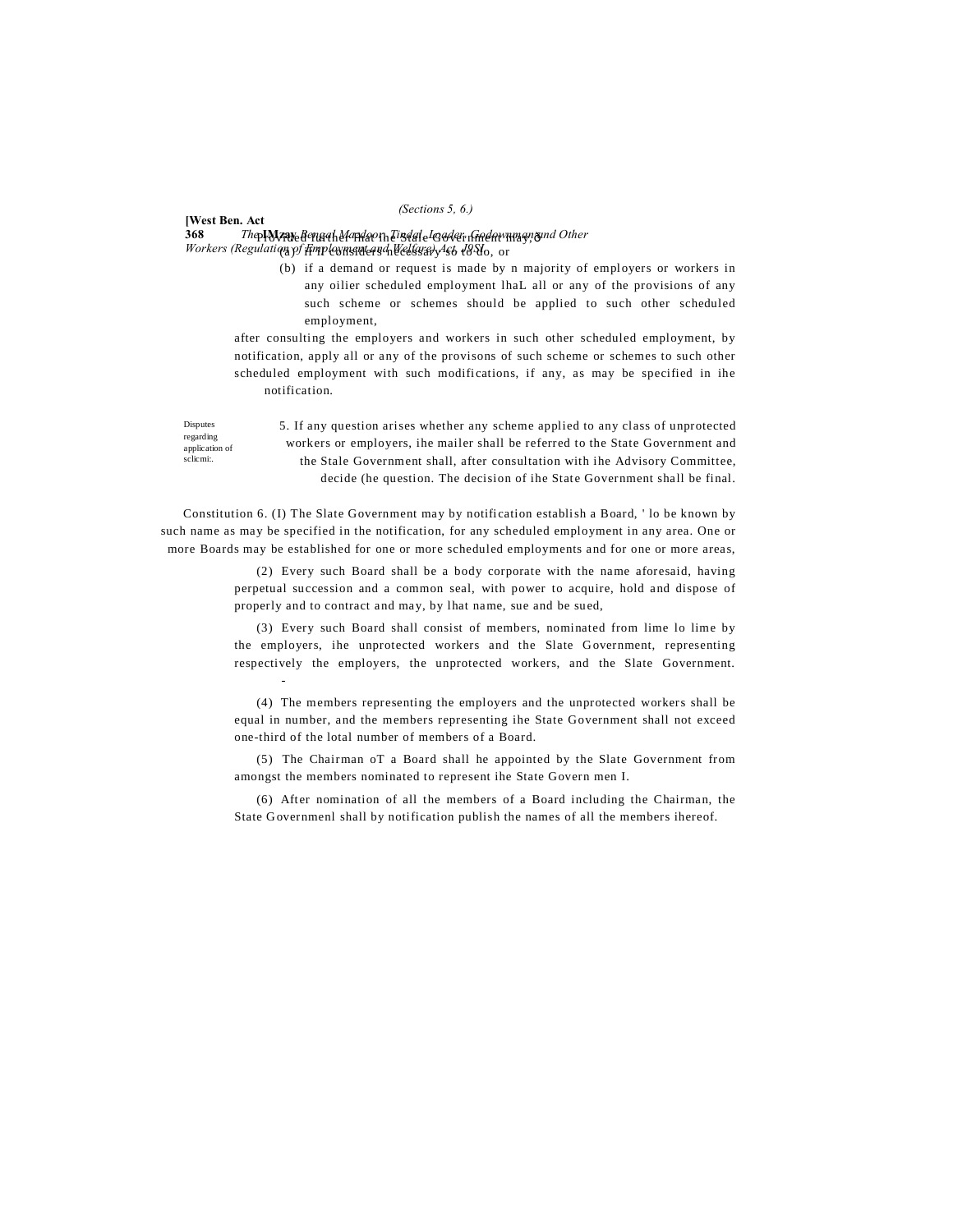#### U^UL^-^ ..................... .............................. .......

# *The West Bengal Mazdoor, Tindal, Louder, Godownman and Other Workers (Regulation of Employment and Welfare) Act, 1981.*

LI of 1981.]

### *(Sections 7. 8.)*

(7) The term of officc of the members of a Board other than ihe members representing ihe State Government shall be such as may be prescribed.

(8) The members representing the State Government on a Board shall hold office during ihe pleasure of the Suite Government.

(9) The meetings of a Board and the procedure to be followed at such meetings and all other matters supplementary or ancillary thereto shall, subjeel lo the approval of the State Government, be regulated by the Board.

7. (I) Whereby reason of the employers or the unprotected workers in any scheduled employment refusing to nominate persons to represent the employers or the unprotected workers, as the case may be, on a Board, or where for any reasons whatsoever, ii appears to the State Government ihai ii is t\oi possible lo establish a Board for such scheduled employment in accordance with the provisions of section 6, the State Government may by notification appoint a person who shall, subjeel lo the provisions of subseciion (2). hold office until a Board is duly constituted under that section for such scheduled employment.

(2) The person so appointed shall be deemed lo constitute the Board under section 6, and shall exercise all the powers and discharge all the duties conferred and imposed on the Board by or under ibis Acl. He shall continue in officc until the clay immediately preceding the date of ihe first meeling of the Board as constituted under section 6.

(3) The person deemed to constitute the Board shall receive such remuneration from the fund of the Board, and the lerms and olhcr conditions of his service shall be such, as the Slate Government may determine,

8. (1) A Board shall be responsible for administering a scheme, and shall exercise such powers and discharge such duties as may be conferred

Power and duties of Board.

**369**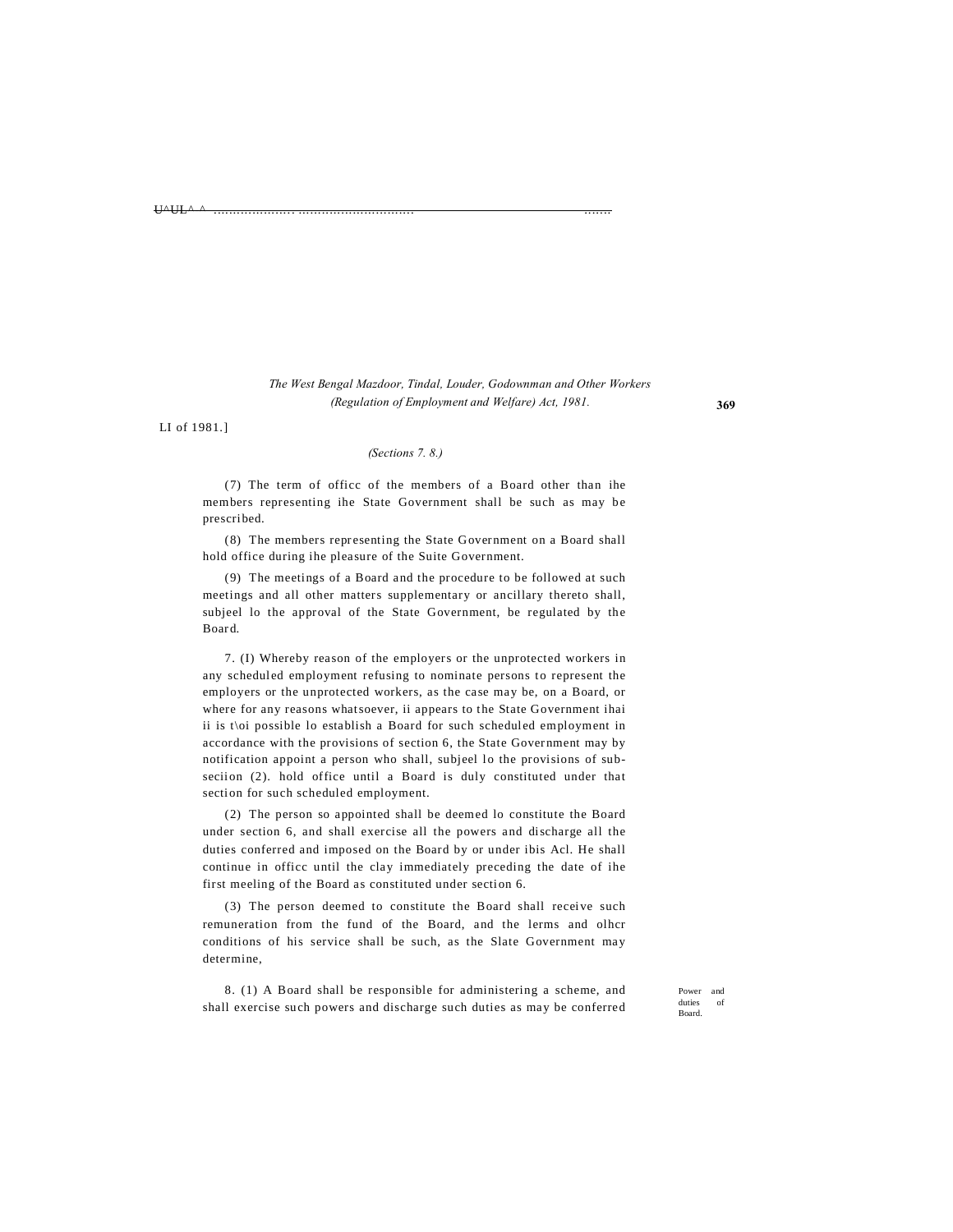### **370 [West Ben. Act**

*The West Bengal Mazdoor, Tindal, Loader, Godownman and Other Workers (Regulation of Employment and Welfare) Acl. 1981.*

and imposed on it by the scheme.

(2) A Board may take such measures as it may deem fit for administering ihe schcme.

(3) Every Board shall submit to the Stale Government, as soon as may be after ihe 1 st day of April every year and not laler than the 30th day of September of lhat year, an annual report on the working of the scheme during the preceding year. Every such report shall, as soon as may be after it is received, be laid before the State Legislature if it is in session or during Ihe session immediately following the dale of receipt thereof,

> Power of State Government to constitute Board consisting of one person.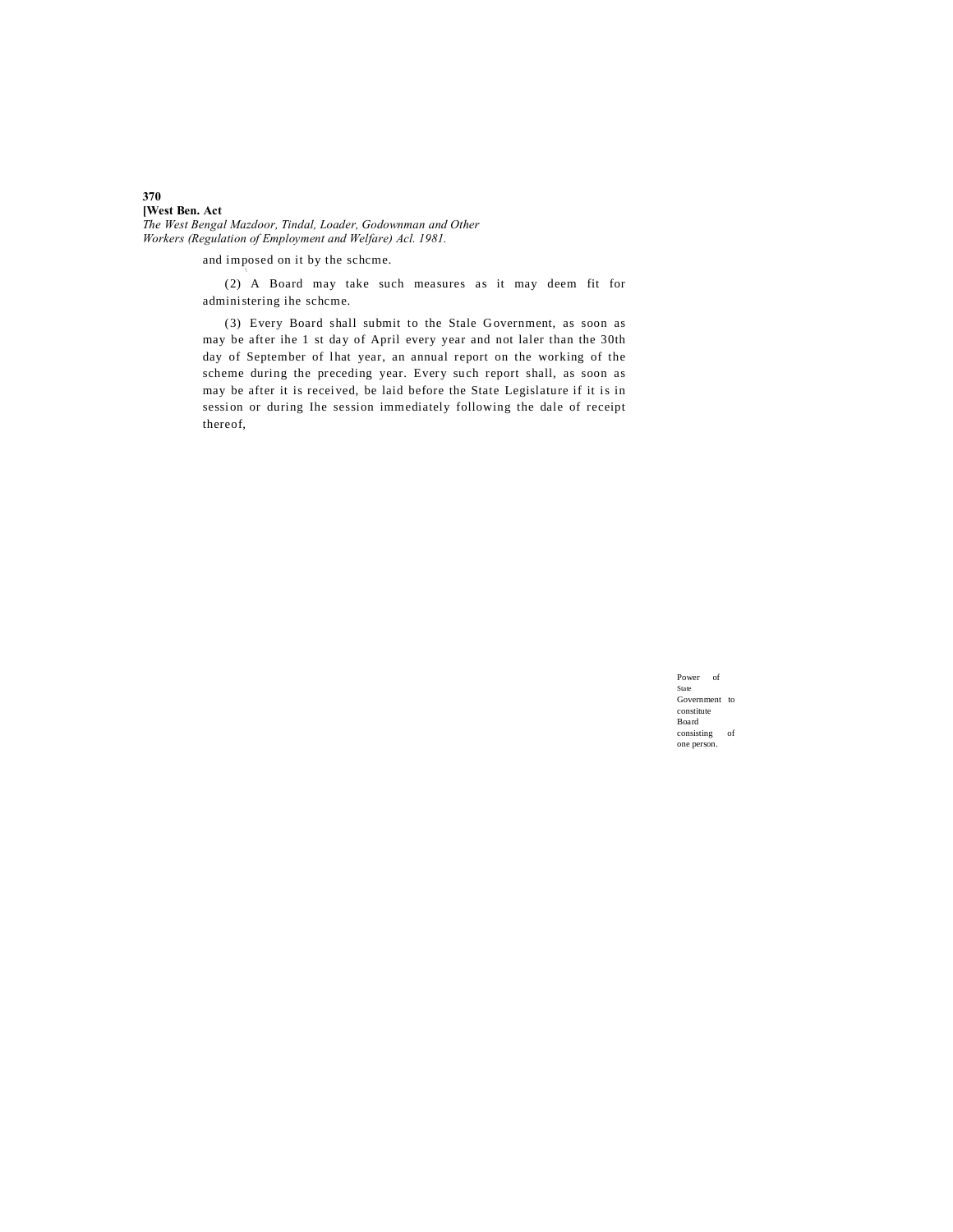### *The West Bengal Mazdoor, Initial, Lauder, Godownman mid Other* **371** *Workers (Regulation of Employment and Welfare) Act, I9SJ.*

### *(Sections 9-11.)*

*(4)* In the exercise *of its* powers and the discharge *of* its duties, a Board shall be bound by such directions as the State Government may, for reasons lo be slated in wriline. sive lo il from lime to lime.

9. There shall be paid to every member of a Board (nol being a member representing the Stale Government) from ihe fund or ihe Board travelling and daily allowances for attending the meetings of the Board at such rates as may be prescribed.

10. (1) Every Board shall maintain proper accounts and other relevant records and prepare an annual statement of accounts, including a balance-sheet in such form as may be prescribed.

(2) The accounts of ihe Board shall be audited annually by such qualified person as the State Government may appoint in this behalf (hereinafter referred to as the auditor).

(3) The auditor shall, at all reasonable times, have access lo the books of accounts and other documents of ihe Board and may, for ihe purposes of the audil, call for such explanation and information as he may require or examine any member or officer of the Board.

(4) The accounts of ihe Board certified by ihe auditor together with the audited report thereon shall be forwarded annually to ihe State Government before such dale as the Stale Government may specify in this behalf.

(5) The Board shall comply with such directions as the Stale Government may, aflcr perusal of the report of the auditor, think fit to give to il.

(6) Tl)e cost of audil *as* determined by the Stale Government shall be paid out of the fund of ihe Board.

11. (1) No person shall be chosen as, or continue lo be, a member of a Board if heô

Disquali Ikalions and removal.

- (a) is a salaried officer of the Board; or
- (b) is or at any lime has been adjudged insolvent; or
- (c) is found to be a lunatic or of unsound mind; or
- (d) is or has been convicted of any offcnce involving moral turpitude; or
- (e) is an employer, or a representative of an employer, who is a defaulter in paying contribution under ihe Employees' Provident Funds and Miscellaneous Provisions Act, 1952, or ihe Employees' Slate Insurance Acl, 1948, or the West Bengal Labour Welfare Fund Acl. 1974.

19 of 1952. 34 of 1948, West Ben. Acl XXXVIII of 1974.

Accounts and audil.

Travelling and daily allowan ces.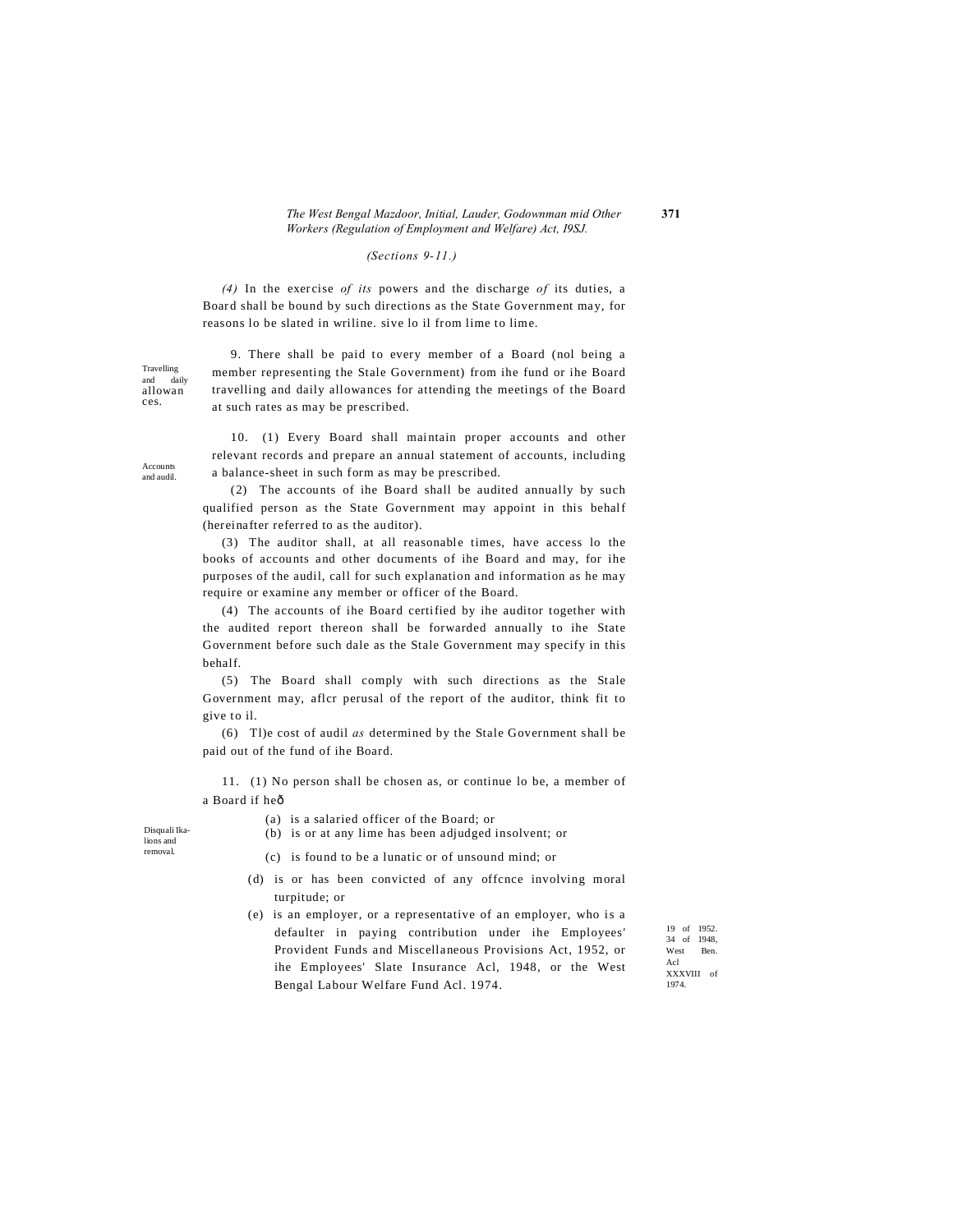### **[West Ben. Act** *The West Bengal Mazdoor, Tindal, Loader, Godownman and Other Workers (Regulation of Employment and Welfare) Acl. 1981.* LI or 1981.]

*(Sec! ions 12-15.)*

(2) The State Government may remove from office any member of a Board if lieô

- (a) is or has bccome subjeel to any of the disqualifications mentioned in sub-section (I): or
- (b) is absent without leave of the Board in more 111 an three consecutive meetings of the Board,

(3) Where, in the opinion of the State Government, any person nominated lo represent the employers or tlie unprotected workers on a Board lias ceased to represent such employers or workers, the Stale Government may by notification declare that with effect from such date as may he specified therein such person shall cense to be a member t>r (he Board.

12. Any member of a Board may at nny time resign his office by writing under his hand addressed Ki the State Government, and his office shall, on acceptance of the resignation, becoine vacant.

13. [n ihe cvcnl or any vacancy occurring in the office of a member of a Board by reason of death, resignation, removal or otherwise, the Board shall forthwith repon the vacancy to the Slale Government, and the vacancy shall be filled, not later than ninety days from the date of occurrence of the vacancy, in accordance with the provisions of this Act, and the member nominated to fill the vacancy shall hold office for the unexpired portion of the term of office of the member in whose place he is so nominated:

Provided that pending the filling up of any such vacancy, ihe Board shall continue to cxcrcisc the powers and discharge the duties conferred and imposed on if by or under this Acl or schcme, as if no vacancy has occurred.

14. No acl or proceeding shall be called in question or invalidated Aasor merely by reason of any vacancy i<sub>n</sub> ihe Board or any defect, iniiial or on<sup> $\land \land$ no! subsequent, in ihe</sup> constitution of the Board. lobe invalidated

15. (1) On an application made by a Board lo the Collector for the Rccovcry of recovery of arrears of any amount payable lo il under this Act or any scheme, acompanicd by a statement of accounts in respect of such arrears, the collector may. after making such inquiries as he deems fii. grant a certificate for Ihe recovery of the amount due to the Board as arrears.

(2) A cenificaie by the Collector shall be final and conclusive as to the arrears due and the amount shall he recoverable as arrears of land revenue.

Resign at ion of officc by member.

Filling up or vacancies

#### **372**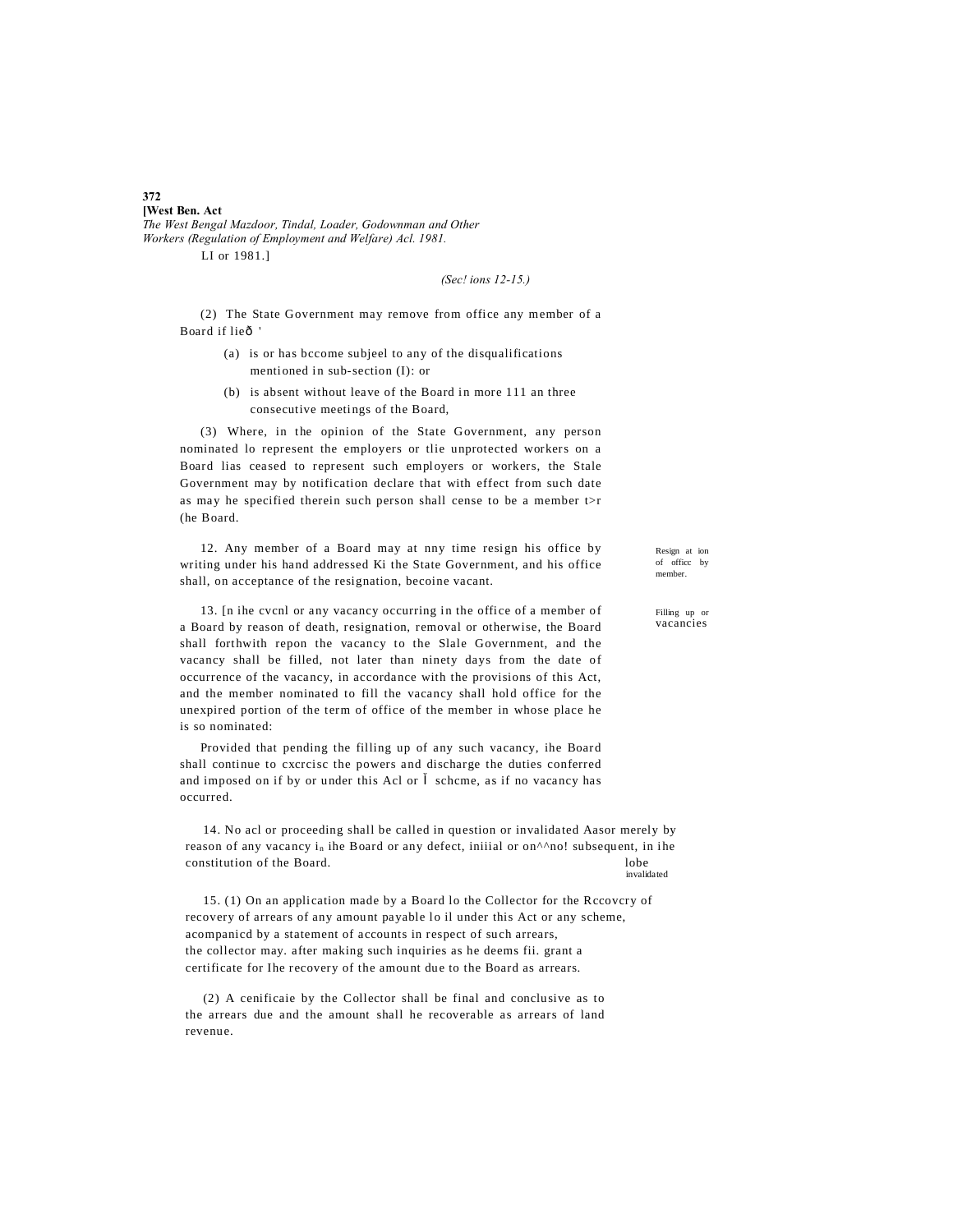The IVt'if Rental Mazdoor, Tin/lal. I JiatU'i: Gadownman and Other Workers (Regulation of Employment and Welfare) Act, 1981. **[West Ben. Act**  $373$ 

# (Serrifiux 16, 17.)

AJvisory Cominillee

16. (I) The Slate Government may constitute an Advisory Commiilec to advise upon .such mailers arising oul of Lhc administration of Ibis Acl or any scheme or relating lo lhe application of lhe provisions of [his Acl to any panicufar

class of unprotected workers or employers or I lie co-ordination of (lie work of various Boards as lhc Advisory Committee may consider necessnry or as [he Siaic Government may refer in il for advice,

(2) Tlic members of the Advisory Commiilec shall be appointed by the Slaic Government and shall be of such number and chosen in such manner ; is may he prescribed:

Provided thaL ihe Advisory Commiilec shall include an equal number of members representing ihe employers, the workers and ihe Wcsi Bengal Legislative Assembly, and shall also include such uumber of members representing ihe Slate Government as shall noi exceed one-fourth of ihe uiial number of members of ihe Advisory Committee.

(3) The Chairman of [he Advisory Committee shall be appointed by ihe Sliuc Government from amongst die members appointed lo represent the Stale Government.

(4) The Stale Government shall publish in the *Official Gazette* the names of all ihe members of the Advisory Committee,

(5) The meetings of ihe Advisory Committee and the procedure lo he followed Uiercai shall be regulated in such manner as may be presecribed.

(6) The term of office of the members of the Advisory Committee shall be such as may be prescribed.

17. (I) A Board may appoini such persons as it thinks fit [o be Inspectors, possessing such qualil'i^aiions as may be pTtseribcd, for ihe purposes of ihis Acl or any scheme, and may define ihe limiis nf their jurisdiction.

(2) Suhjecl 10 the rules made under this Acl, an Inspector may- fa) enter and search

 $(nspL$ ciuri  $"i:1-1$ heir powers

ai all reasonable hours, with such assistance LIS lie thinks fit, any premises or plnec where unprotected workers are employed or work is given out to unprotected workers in any scheduled employment, for ihe purpose of examining any register, record of wages or notice required lo bo kepi ur exhibited under any scheme, or require any person concerned with such register, record of wages or inotice Lo produce [lie same for inspection;

(b) examine any person whom he finds in any such premises or place and who he has reasons lo believe is an unprotected worker employed, or is given out work, therein;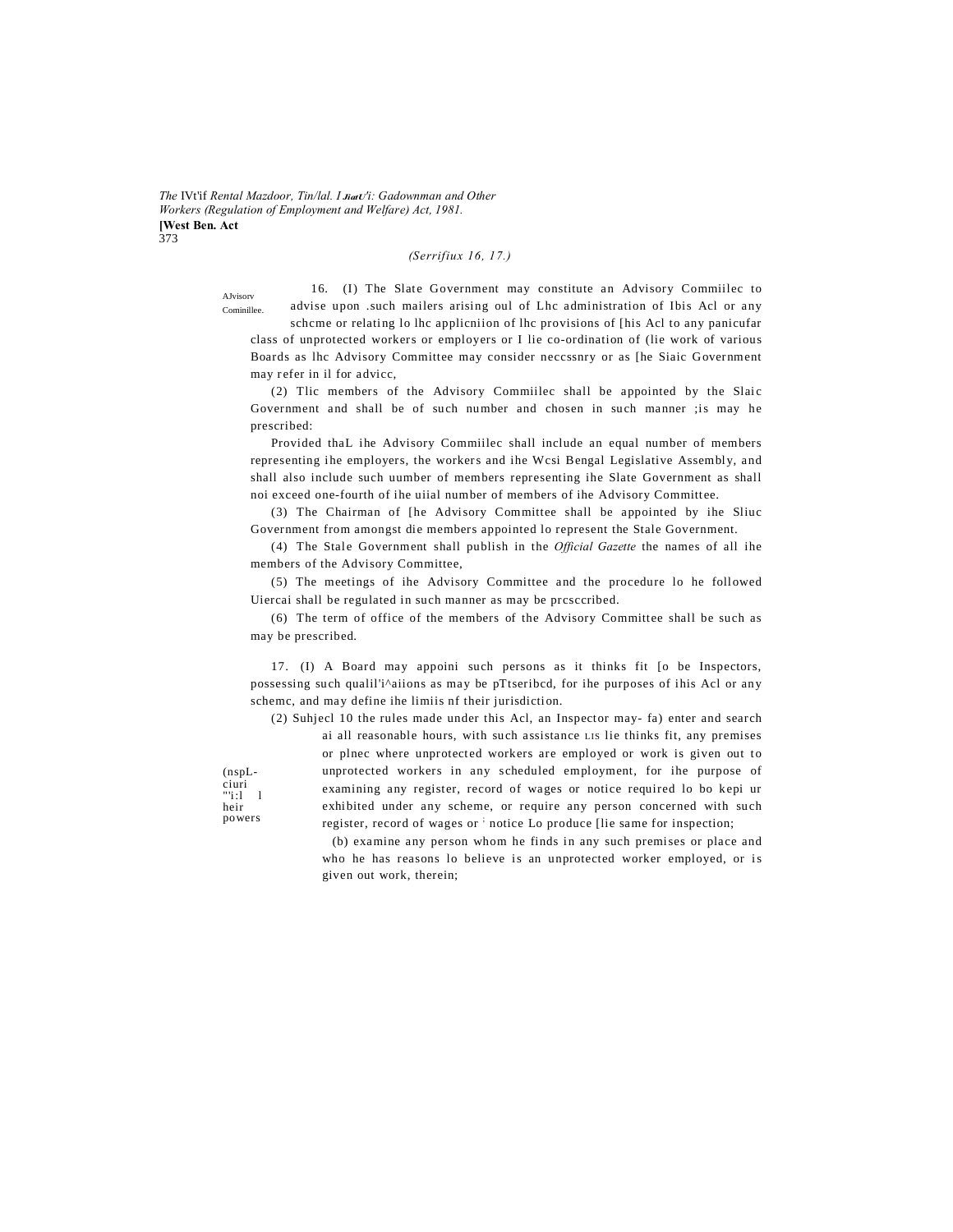# **LI of 1981.]**

### *(Si'crio/i.y iS-20.)*

- (c) require any person giving oul tiny work to an unprotected worker or in a group ol" unprotected workers lo give any information which is in his- power to give in respect of the names and addresses of the persons to whom lhc work is given oul and in respect of ihe paymenis made or to be made for the said work;
- (d) seize, or take copies of. such register, record of wages or notice or portion thereof as he may consider relevant in respeel of an offence under this Acl or a scheme which he has reasons lo believe has been committed by an employer; and
- (c) exercise such other powers as may be prescribed.

(3) Any person required to produce any register, record of wages or nolicc or to give any informalion under sub-seciion (2) shall be bound to do so:

Provided lhat no such person shall be required under Ihis section to answer any question or lo make any statement lending to incriminate himself.

(4) Every Inspector appointed under this scction shall be deemed lo 4S of IM60. be a public servant wiihin the meaning of section 21 oT the Indian Penal Code.

18. No child shall be engaged, or given oul any work, in any scheduled employment.

*Explanation.* $\delta$  "Child" shall mean a person who has not completed ihe age of fifteen years.

19. 'INn single worker shall be required by any employer to carry without any mechanical aid] a load exceeding fifty-five kilograms in weight ai a lime.

20. (I) No Court shall take cognizance of any offencc nude punishable by a schcme or of any abcimenl thereof, except on a complaint in writing made by an Inspector or by a person specially authorised in this behalf by the Board or ihe Stale Government,

(2) Notwithstanding anything contained in the code of Criminal Procedure, 1973, an offence made punishable by a scheme or an abetment thereof shall be triable only by a Metropolian Magistrate or a Judicial Magistrate of ihe firsi class.

'Words wiihin lhc square brackets wen: subslitued far lhc words "No worker shall be required by any employer 10 carry" by s. *i* of ihe WeM Bengal Mazdoor, Tindal. Loader, Godownman and Olhci Workers (Regulation »f Employment and Welfare) (Amendment) Aci, 1989 (West Ben. Acl XXXIX of 1989).

Prohibition of employment of children.

Bar lo tarry load exceeding (iriy-fivc  ${\bf kilograms}$ weight al time, Cognizance of offences.

2 of 197-j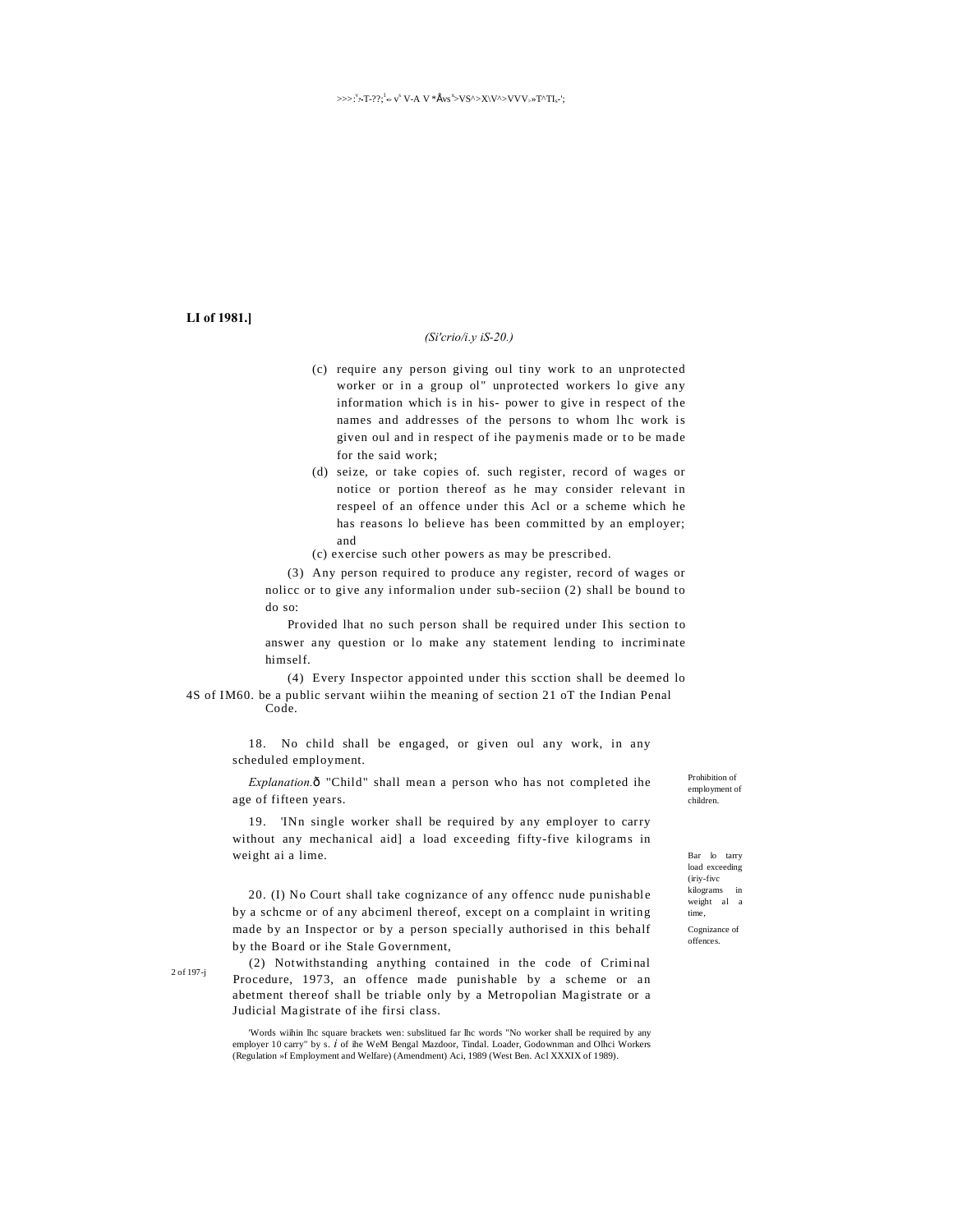#### The West Bengal Mazdoor, Tindal, Loader, Gnrlownnian and Other 375 The West Bengal Medgatation of Employmental mentangung Qther Ngrkers (Regulation of Employment and Welfare) Acl, 1981.

**IWest Ben Act** 

 $3<sub>11</sub>f$ 

1523.

### (Sucrijwx 2/-2.1. J

(hereinafter referred to in tins section as the said Act) and the vutc£

made (hereunder shall apply, niinaiis mutandis, to the registered

unprotected workers employed in any scheduled employmcri lo which

this Act applies; and for that purpose such workers shall be deemed to be

workmen within the meaning of llie said Acl: arid in relation to such

workmen, employer shall mean, where a Board makes the payment of

wnjTCK lo ;my such workman, die Board, and in any othei case, Ihe

21. The provisions <if Ihe Workmen's Compensation Acl, 1923

Amilitmi nn ol' lilt: j r L n i: n' CoirijXNi fiilion Atl.<br> $^{1}_{1}$ J2.1.10 I unpioict:lcL iMnkL'rj,.

A |ip1 jcgIhi n rf llta. K.iyiiii $ii!$  i>f Wuyes Ac1. IV36. ui vurkL'rs.

Applicatio

Bi'iit: fii<br>Acl. 1'J6J.

lo u up<br>roii! clod

 $\mathbf n$ 

of ilic Maitmily

employer as denned in Iliis Act. 21. (I) Notwithstanding anything contained in the Payment of Wages a of im Aei, 1930 (hereinafter referred lo in ihis sccnon as tlie said Ael). the Siale Government may hy notification direct that all or any of the provisions of the said Acl or ilic rules uwde thereunder shall apply to the payment ol wages to all or any class of regisiered unprotected workers employed in any scheduled employment to which this Acl applies, with the modilieaiion lhai in relation to such workers, employer shall mean, where a Board makes ihe payment of wages to any such worker, ihe Board, and in any oilier e.iise. ilic L-iviployer as defined in IUis Act; and on sucli application of the provision or provisions of the said Act or the rules made thereunder, an Inspector appointed under this Acl shall be deemed to be an Inspector lor the purpose oT enforcement of such provision or provisions of the said Act or the rules made thereunder within the local limits of Lhis jurisdiction.

(2) The State Government may. only if the Advisory Committee so advises, by a like notification. c;\ncel or vary an\ notification under subsection (1).

J3 of 1961

23, Notwithstanding anylhins.\* coniained in ihe Maiornily Benefit Act. 1961 (hereinafter referred lo in this seclion. ELS the said Act), the State Government may hy uolillcation direct thai atl or any of the provisions of ihe said Act or the rules made thereunder shall apply to an establishment wherein registered uiipiotccted women workers arc employed in any scheduled employment lo which this Act applies; and for thai purpose the workers concerned shall he deemed lo be women within ihi; meaning of Lhc said Ael; and in relation lo such women, employer shall mean, where a Board makes the payment or wages to any such woman, the Board, and in any oiher ease, the employer as defined in this Acl; and on such application of (he provision or provisions of the snid Act or the rules n.ade thereunder, an Inspector appointed under this Act shall he deemed to he an Inspector for the purpose of en lor cement of such provision oi provisions of ihe said Act or [he rules made [hereunder wiihin the local limils of his jurisdiction.

 $314$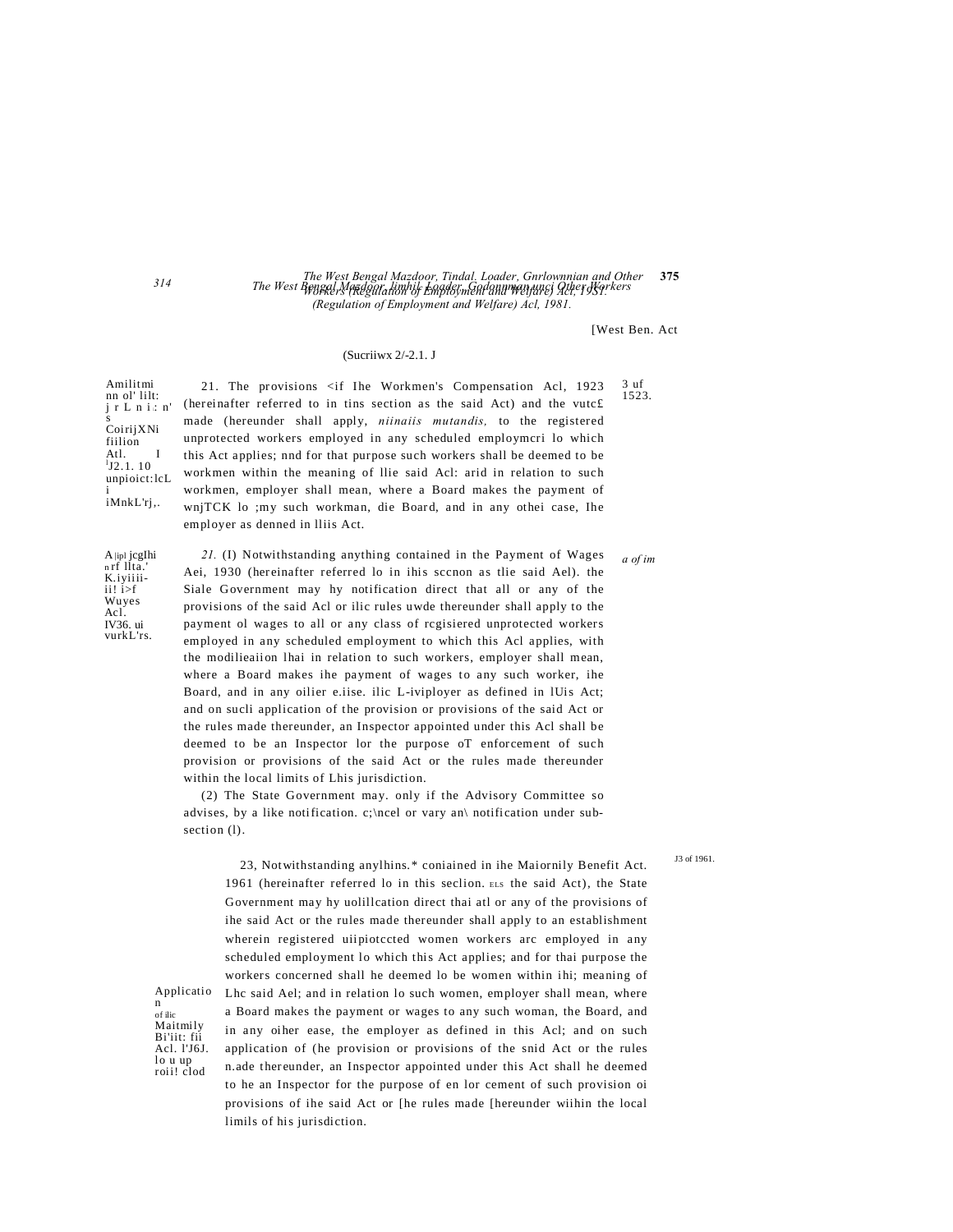The IV twr Brumal Mazdoor, Tindal, Louder, Gudownman and Other Workers (Regulation of Employment olid Welfare) Act, J9SL 376

LI of 1981.1

 $(Sections 24-26.)$ 

24. Nothing contained in this Acl shall affect lhc rights or privileges of whatever kind enjoyed by any registered unprotected worker, employed in any scheduled employment, on ilic dale of coming into force of Iliis Act under any other law for the time being in force or tinder any contract, cuslom or usage applicable lo such worker, if such righls or privileges are more favourable to him ill an the righls or privileges to which he would be cniilled under lliis Acl or any scheme;

Provided thai no such worker shall be entitled to any corresponding benefit under ihe provisions of this Acl or a scheme.

25. The Stale Government may. alter consulting (he Advisory Coinmiliee, by notification exempi. subject lo such conditions and for such period as may he specified in the notification, from lhc operation oT all or any of the provisions of this Acj or any scheme any class of unprotected workers employed in any scheduled employment or in any establishment, i T in ihe opinion of the State Government such unprotected workers are in receipt of benefits not less favourable than the benefits under Iliis Acl or any scheme:

Provided that before any such notification is issued, lite Slate Governmenl shall, by a notice, puhlished in the Official Gazette, of its intention lo exempt from the operation of all or any of lite provisions of Ihi.s Acl or any scheme any class of unproiected workers as aforesaid, invite objections and suggestions in respeci thereto, and no such notification shall be issued until a period of one monili has expired from the date of publication of the nolice in lhc Official Gazette and the objections and suggestions, if any. received by it during such period have been considered:

Provided further that the Slate Government may, ai any time, by notification and for reasons to be specified therein, rescind any such notification as aforesaid.

26. {I) The Slate Government may, at any lime, appoint any person Inquiry mio to investigate or inquire into the working of any Board or scbcine and  $0<sup>1</sup>$ 

submit a report to the Stale Governmenl in this regard.

(2) The Board shall give to the person so appointed all facilities for lite proper conduct of the investigation or inquiry and furnish lo him such documents, accounts or information in possession of lhc Board as he may require.

(3) Any person appointed lo investigate or inquire inio the working of any Board or scheme shall exercise all lhc powers of an Inspector appointed under this Act.

Exemplio n<sub>s</sub>

Right\* ani

privileges uniltr lit her

taiv\*  $nr>1$ 

 $\frac{\text{and}}{\text{affect}}$  $\overline{\mathbf{m}}$ ecnain crises.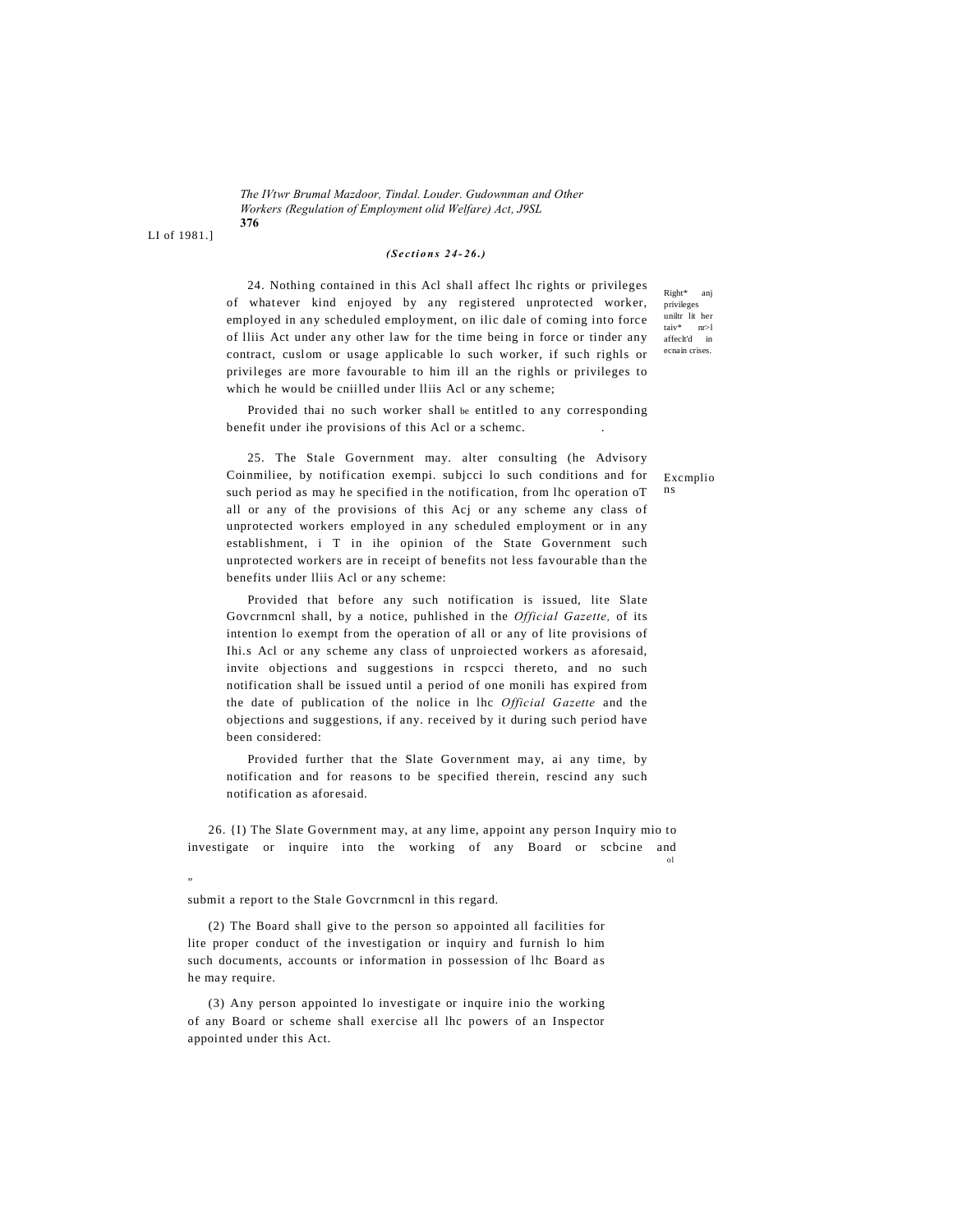The Wdsl Bengal Mauto or, Ttmkti Loader, Godownman and Other The Wast Renserk Matdack Ji polal Londer and desination and foller<br>Workers (Regulation of Eniplovitieiti and Welfare) Act, 1981. 377

[West Ben. Act

### (Sections 27, 28.)

Superetssiun 27. (I) [f. on consideration of ihe report under section 26 or. otherwise. the Slate Government is of opinion-ô

- (a) thai a Hoard is unable to discharge its duties, or
- (b) iliai a Board has persislenily made default in ihe discharge of its duLics or has exceeded or abused iis powers,

the Slate Governmenl may by noiificniion supersede ihe Board for such period not exceeding twelve months as may be specified in lhc noli fixation:

Provided lhat before issuing a notification under this sub-section on any of the grounds meniioned in elausc (b) Ihe State Government shall give a reasonable opportunity lo the Board lo show causc why it should not be superseded and shall consider lhc explanations and objections, if any, of Ihe Board.

- (2) Upon the publication of a notification under sub-scclion  $(I)$ ,  $\delta$ 
	- (;v) all the members of ihe Board shall, as from the dale of such publication, vacate ihcir offices as such members;
	- (b) all ihe powers and duties which may be cxcrcised or discharged by the Board shall, during the period of supersession, be cxcrcised or discharged by the Stale Government or by such person as may be specified in lhc noiificalion;
	- (c) all funds and oiher properly vested in ihe Board shall, during ihe period of supersession, vest in ihe Siale Government.
- (3) On the expiral ion of the period of supresession specified in the noiillcaiion under sub-section {I}, Slate Government mayô
	- (a) exlend ihe period of supersession for such further period not exceeding six months as il may consider necessary so however that lhc aggregate period of supersession shall not cxcced eighteen muniiis; or
	- (b) re-esiablish ihe Board in lhc manner provided in section 6.
- Com radium -28. Any coniraci or agreement, whciher made before or after the oul commencement of ihis Acl, whereby a registered unprotected worker relinquishes or reduces any right conferred on hini, by, or any privilege or concession accruing lo him under, (his Acl or any scheme shall be void and of no effect in so far as il purpons lo deprive him or such right or privilege or concession.

 $37fi$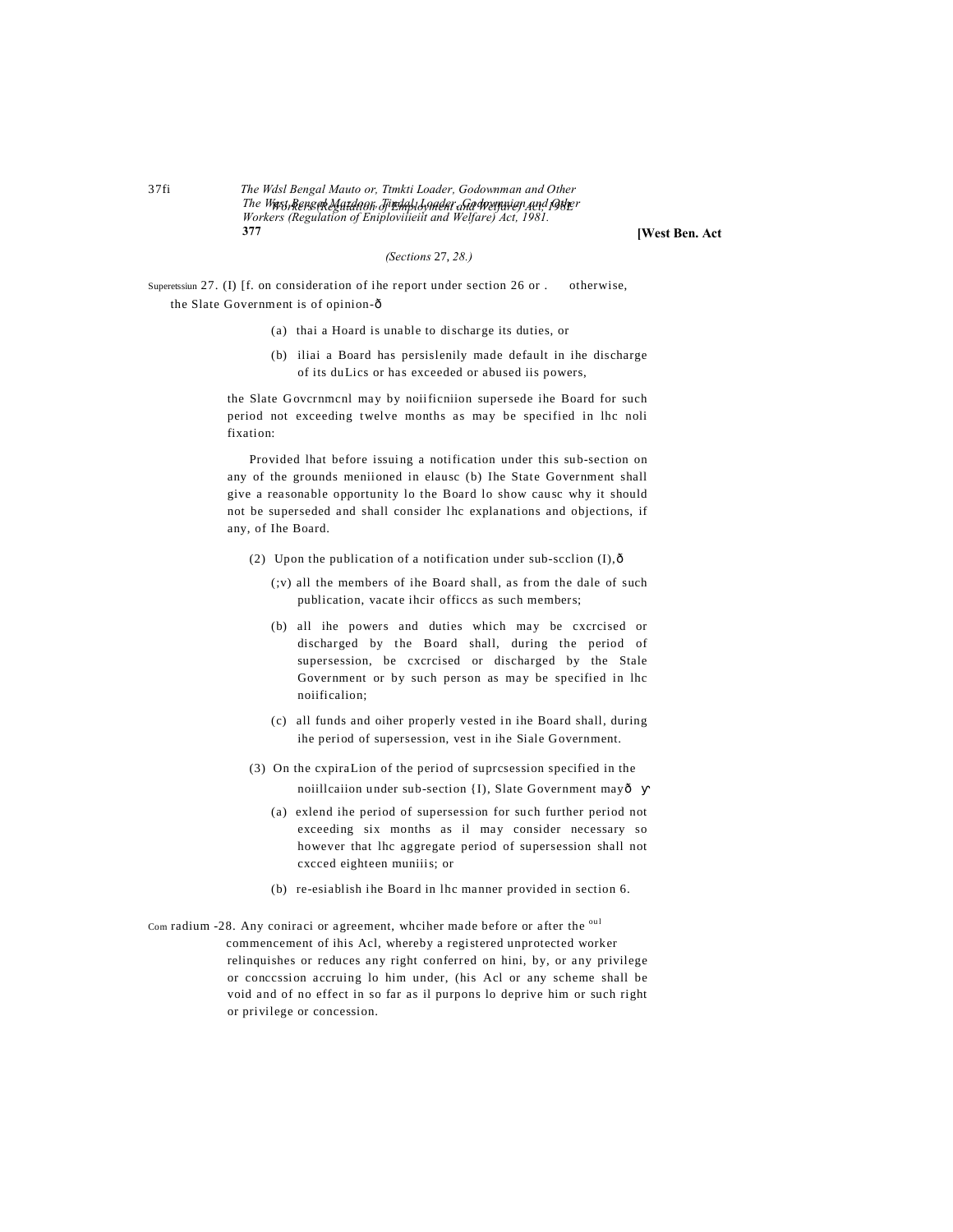### *(Secfit/us 2 9-33.)*

29. The Stale Government, after giving hy notification nol less lhan Power ia , iwo months' nolice of its inieniion so to do, may, by like notification, schedule, modify any employmeni specified in the Schedule or add lo ihe Schedule any employment in respect of which it is of opinion ilial Ihe provisions of this Aci should apply, and thereupon the Schedule .shall be deemed lo he amended accordingly and the provisions of lhis Acl shall apply lo such employment as modified or added.

30. Save as otherwise expressly provided in this Act, any person, General who contravenes any of the provisions of this Act or the rules made penalty for thereunder, shall, on conviciinn, be punishable with fine which may extend lo one thousand rupees, and in the case of a continuing contravention, with n further fine which may extend to Iwo hundred rupees per clay during which such contravention continues after the first conviction.

31. No suit, prosecution or other legal proceeding shall lie against ihe Stale Government or a Board or the Chairman or any other member of a Board or of the Advisory Committee, or an Inspector or any oilier person, or any officer of a Board, for anything which is in good faith done or intended lo be done under this Act or ihe rules made thereunder or under any scheme.

32. (1) The Stale Government may. subjeel lo the condition of previous publication, by notification make rules for carrying oui the purposes of lhis Act.

(2) In particular and without prejudice u> ihe generality of the foregoing power, such rules may provide for all or any of ihe mailers which may be, or arc required lo be, prescribed.

33. Every scheme and every rule made under [his Acl shall be laid before the Siale Legislature while il is in session for **a** total period of ihirly days which may be comprised in one session or in two successive sessions, and if, before (he expiry of the session in which ii is so laid or llie session immediately following, ihe Stale Legislature makes any modification in the scheme or the rule or directs lhal llie scheme or any provision thereof or ihe rule should nol be made, the scheme or such provision [hereof or [he rule shall, from the dale of publication of a notification in lhis **behair,** have effect only in such modified form or be of no effect, as ihe case may he, so, however, ihai any such modification or annulment shall be wilhoul prejudice lo ihe validity of anything previously done oromiitcd to be done under thai scheme or ihe provision thereof or under lhal rule, as the case may be.

Protection  $\langle$ jf action iak<n in good  $f$ njlh.

Power lo mnke rules.

Schcmcs and niles In be laid before the Stale Lu^'i.slalurc.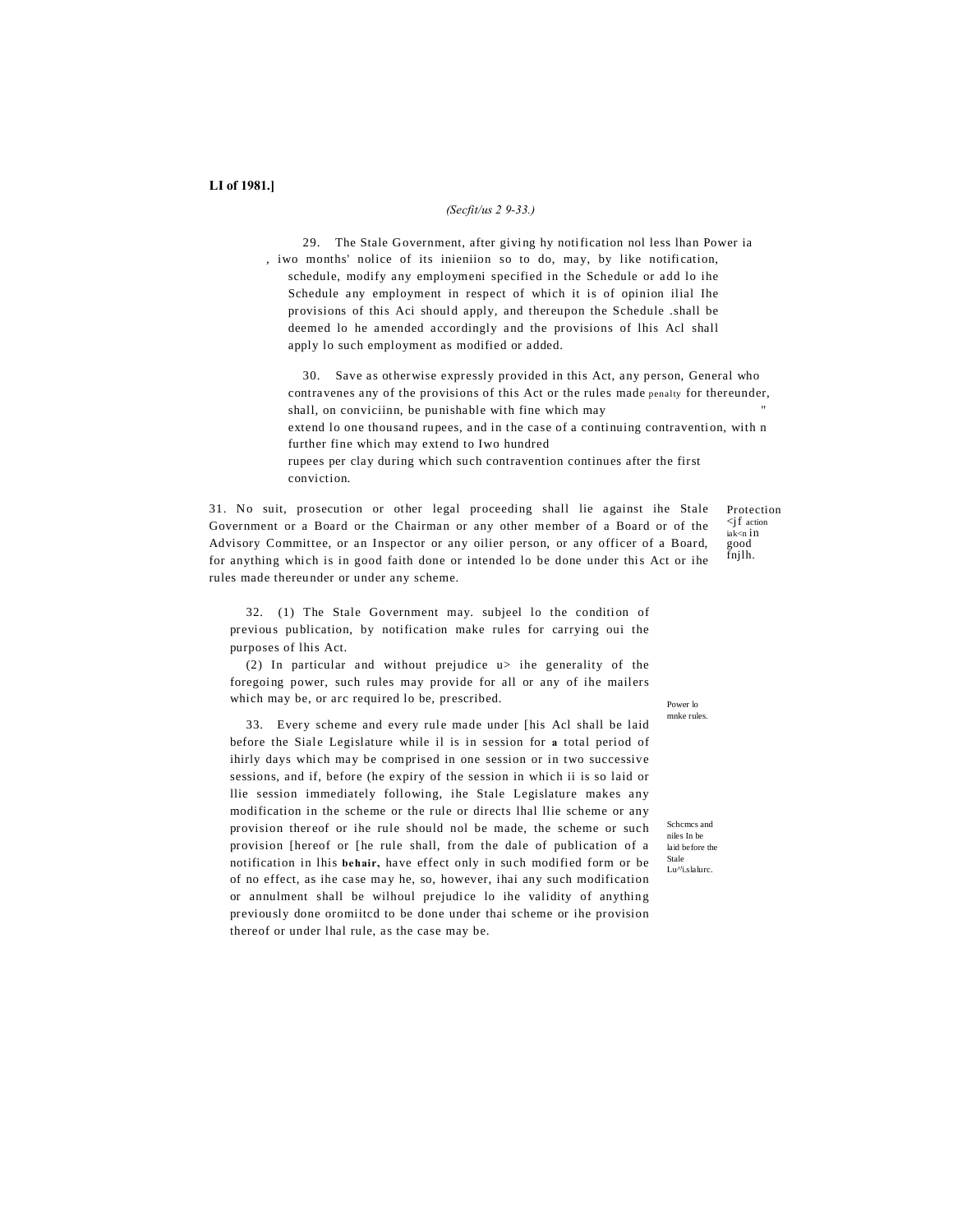$37i<sub>S</sub>$ The 1 Vest Bengal Mazdoor, Ihulal. Umder, Godownman and Oilier Workers (Regitlaiivn of Employment are! Welfare) Act, J9SI. **[West Ben. Act** 

(The Schedule.)

# THI: SCHEDULE fSee section 2(1 1) and 29.]

1. Employment in cereals. pulsus, edible nils, sugar, salt, gut: tea,

vegetable, fruit, fish, spices and oilier food-stuff wholesale markets, including mats, galas and wholesale shops, in connection with loading, unloading, slacking, carrying, weighing, measuring, filling, bagging. stitching, sorting, cleaning, blending, marking, repairing chesls and crates, and work preparatory or incidental u> such operations and supervision thereof.

2. Employment in eollon/cottmi lexlile/clolh/garmenls wholesale markets. including godowns and wholesale shops, in connection with loading, unloading, stacking, carrying, weighing, measuring, (Tiling, baling, pressing, stitching, sorting, cleaning and work preparatory or incidental to such operations and supervision thereof.

3. Emplnyment in juie/julc lextilc/gunriy wholesale markets, including godowns arid wholesale shops, in Lonnection with loading, unloading, slacking, carrying, weighing, measuring, filling, baling, pressing, stitching, sorting, cleaning, marking, and work preparatory or incidental to such operations and supervision (hereof.

4. Employment in iron and steel godowns and stockyards in connection with loading, unloading, stacking, carrying, weighing, measuring, packaging, batching, sorting, and work preparatory or incidental lo such operations and supervision thereof,

5. Employment in godowns, stockyards, warehouses, transhipment points or hulk delivery points in connection with loading, unloading,

slacking, carrying, weighing, measuring. Tilling, bagging, slilching, sorting, cleaning, blending, marking, repairing chests and craies, baling,

pressing, packaging, batching and work preparatory or incidental lo such operations and supervision thereof.

6. Employment in docks, jetties and wharves in conneciion wilh loading, unloading, slacking, carrying, weighing, measuring, baling, pressing, bagging, stilching, packaging, baiehing, and work preparatory or incidental to such operations and supervision ihcrenf, except employment of a dock worker within ihe meaning of the Dock Workers 9 of  $l$ («H.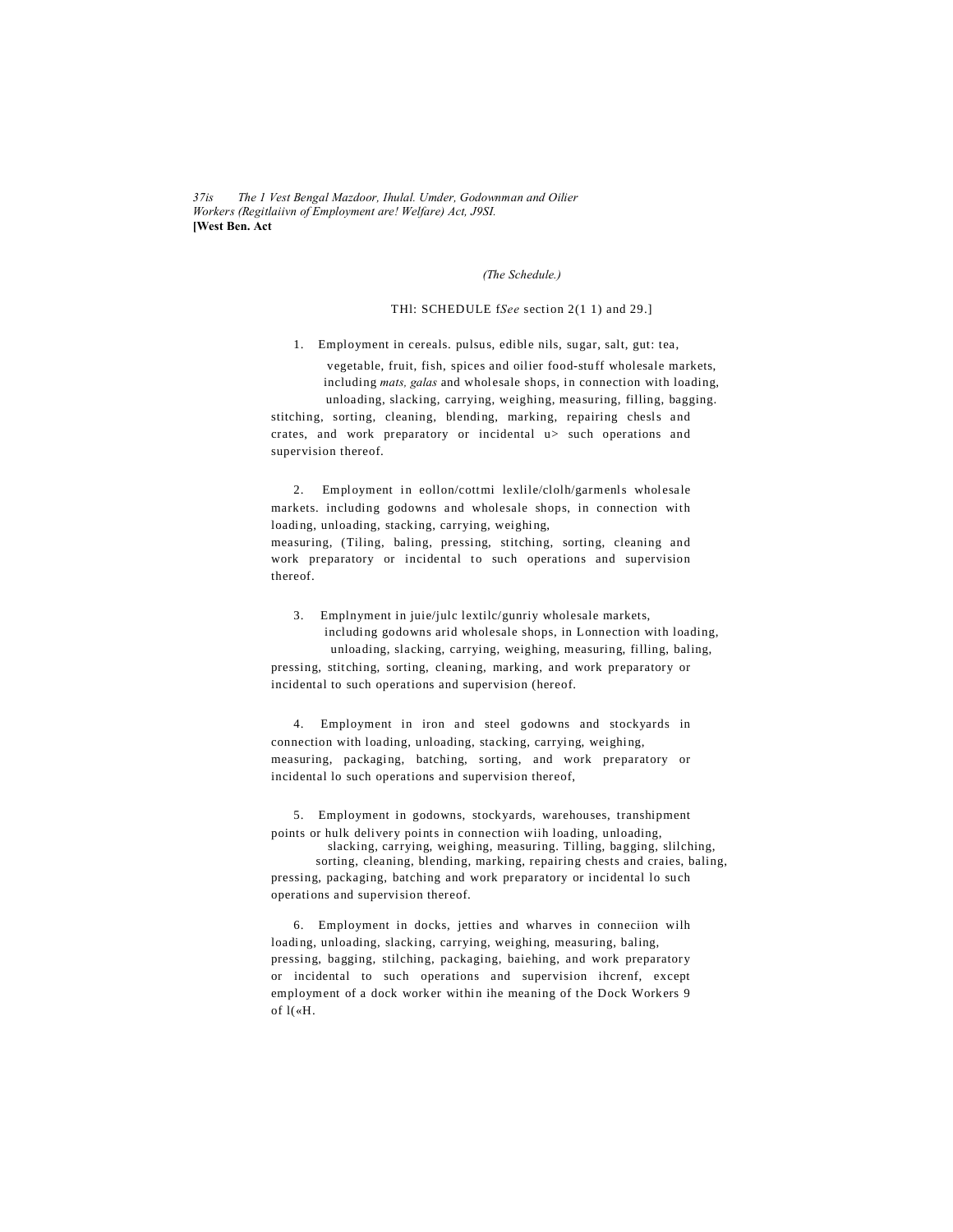# *Tlw* IVt'.v/ *Bengal Mazdoni; 'TiiulaL Loader, Godownman and Other* 379 *Workers (Regulation of Employment and Welfare) Act. fVS!.*

LI or 1981.]

#### (77ie *Schedule.)*

(Regulation or Employment) Acl. 1948  $\frac{1}{2}$  or employment of a wurker or .is of I'Jfi.i any undertaking or llie Central Government or (hi: Slale Governmcn( in any area ol'a port within (he meaning of (he Major Port Trusts Ac(. 1963 or employment or a worker of (lie Board of Trustees of ilic Fort or : (Kolkala) constituted under ihe Major Port Trusts Act, 1963].

> 7. Employment of casual nature in factories and other establishment, in connection with loading, unloading, stacking, constructions, repairs, and work preparatory or incidental to such operations and supervision thereof.

8. Employment in building construction, road building and irrigation works in conned ion with loading, unloading, stacking, carrying, cutis lruction, repairs, and work prcparaiory or incidental to such operations and supervision ilicrcuf.

9. Employment in railway yards and goods-sheds in conncction with loading, unloading, sLacking. carrying, weighing, measuring. Tilling,

bagging, baling, pressing, packing, batching, stitching, sorting, cleaning, blending, marking, repairing thesis arid craics, and work preparatory or incidental to such operations and super vision thereof '[, except employment ofa labourer employed by a railway administration

') of IS'JU. within the meaning of ihe Indian Railways Act. 1890, in conncction with the service or a railway],

> 10. Employment in conncction with transportation of men and ma(erial by manual lahour.

11. Employment of manual labour in conncction with any work, no( specified in this Schedule in any placc where exclusively manual labour is used 1'or the performance of such work and supervision I hereof.

Words mid figure<sup>1</sup>; within tlic square time tic Is Mn: inserted by s. -1(a) or lhc Wesl Bengal Mazdoor. Tinilal. Loader, Godownman anil Oilier Workers (lieyulalion of Employment and Welfare) (Aiiicndinenl) Airl. 1989 (West Hen Ael XXXIX or 1989).

The word within ihe round brack els was suhsliluled for ihe word "Calculi a by s *. 5* of lhc Woi Bengal Capiial City (Cliun^ (if Name) Ael. 2001 (Wesl Ben. Ael XVIII of 2001). w.e.f. the Im January'. 2001.

<sup>&#</sup>x27;Words aniin^uici within llii; scjunre braAe!?, were inserted tiy s, -\*ihI af lhc West Renga! Mazdoor. Tcniial. Loader. Godownman and Oilier Workers (Rcgulalion of Em ploy men i nnd Welfare) (A men [linen I) Acl. 1989 iWe^l Ben. Acl XXXIX of I9K9).